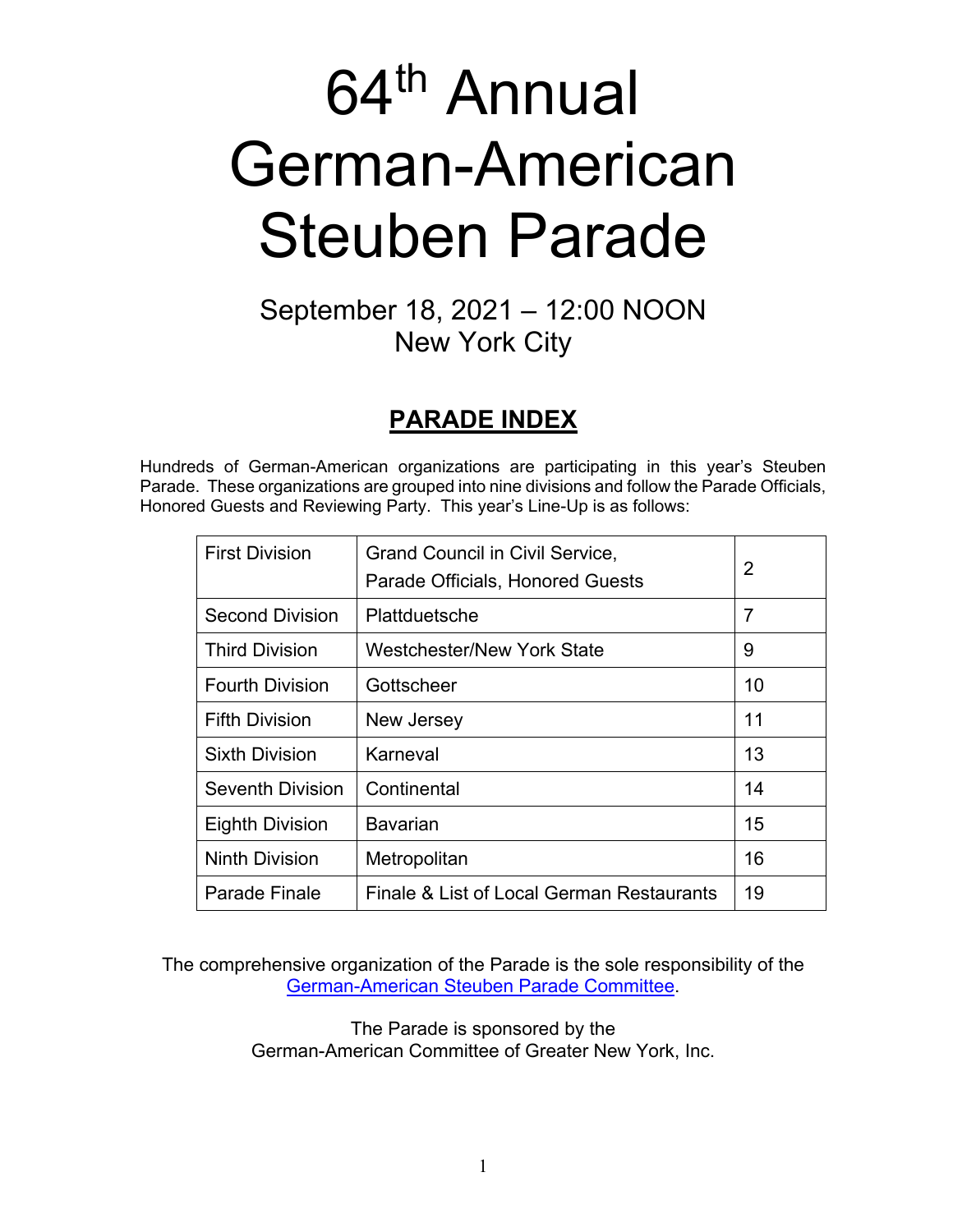## **FIRST DIVISION**

#### Honored Guests, Parade Officials, Armed Forces, Steuben Associations in Civil Service

#### *Section A:*

Parade Officials and Honored Guests Assembly Area:  $5<sup>th</sup>$  Avenue & 67<sup>th</sup> Street<br>Assembly Time: 11:00 AM Assembly Time:

New York City Police Department - Mounted Unit

Presidential Flags - United States of America and the Federal Republic of Germany

| <b>General Chairman</b> | <b>Robert Radske</b>                        |
|-------------------------|---------------------------------------------|
| <b>Grand Marshal</b>    | David Gill, German Consul General, New York |
| Line-Up Chairpersons    | Eric Hoffmann, Doris Neugebauer             |
| <b>Float Chairman</b>   | <b>Robert Radske</b>                        |
| <b>GFO Coordinator</b>  | <b>Stephanie Messing</b>                    |

Executive Committee of the German-American Steuben Parade:

| <b>Robert Radske</b>              |
|-----------------------------------|
| Nicole Miskiewicz                 |
| Melissa Alke-Sparnroft            |
| <b>Richard Rom</b>                |
| Anita Radske, Sonia Juran Kulesza |
| Frederick H. W. Hansen            |
| Anita Radske                      |
|                                   |

#### Members:

Eric Hoffmann, Stephanie Messing, Doris Neugebauer, Michael J. Rabus, Esq., Cornelia Rom, Herbert Stupp

Hon. General Chairmen William H. Handeler Jr(†), William Hetzler and Lars Halter

#### **Honorary Committee:**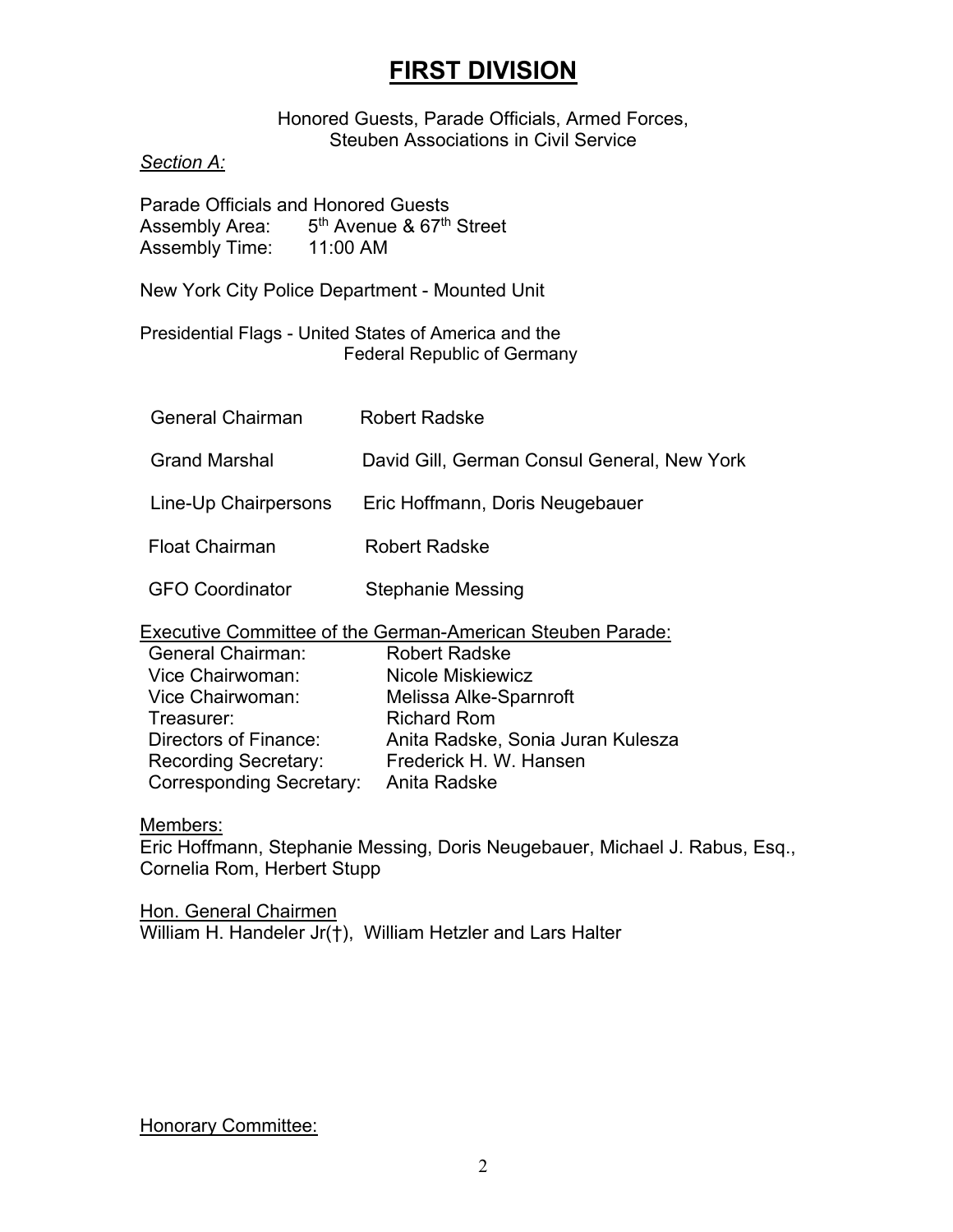Hon. Ilse Aigner, Carol Alt, Hon. Peter Ammon, Willi Benzenberg(+), Erik Bettermann, Hon. Michael Bloomberg, Frank A. Bolz, Jr., Contessa Brewer, Samantha Brown, Heinz Buck(ł), Christian Dinkelacker, Hon. Louis J. Freeh, Hon. Rudolph W. Giuliani, Emily Haber, Christian Haub, Col. Gail Halvorsen, Werner Hiller, Dr. Henry Kissinger, Trude Klein, Hon. Ute W. Lally, Harald Leibrecht, Bill Leili, Hon. Michael McMahon, John W. Muller, Admiral Manfred Nielson, Hon. George E. Pataki, John Ratzenberger, John Roland, Siegfried & Roy, Linda Schmidt, Norbert Schramm, Horst Stabenow (ɫ), President Donald J. Trump, Nik Wallenda, Dr. Ruth Westheimer, Katharina Witt, Dr. Peter Wittig, Werner Wolf, Hon. Klaus Wowereit

#### Operating Committees:

| Auditing:                   | Tom Hacker, Katheryn Pando, Jens Riedel                              |
|-----------------------------|----------------------------------------------------------------------|
| <b>Chance Books:</b>        | Anita Radske                                                         |
| <b>Church Service:</b>      | Capt. Joe Nolte, NYPD                                                |
| <b>City Hall Greeting:</b>  | Michael Rabus, Esq., Herb Stupp                                      |
| Cornflowers:                | <b>Christina Kraker</b>                                              |
| Director of Security:       | Capt. Joe Nolte - NYPD                                               |
| Floats:                     | <b>Robert Radske</b>                                                 |
| Friendship Month:           | Barbara Coyne, Sonia Juran-Kulesza, Kirsten Mueller,<br>Anita Radske |
| Gala:                       | Nicole Radske Miskiewicz, Melissa Alke-Sparnroft                     |
| Government Liaison:         | Hon. Herbert W. Stupp                                                |
| Grandstand:                 | Monica Heanue                                                        |
| Groups from Overseas        | <b>Stephanie Messing</b>                                             |
| <b>Music Committee:</b>     | Arancha Marino                                                       |
| Oktoberfest:                | <b>Connie Froehlich</b>                                              |
| <b>Parade Commentators:</b> | Frederick H. W. Hansen, Kathie Jonke, Cornelia Rom,                  |
|                             | Elaine Gehnich                                                       |
| Parade Journal:             | Melissa Alke-Sparnroft, Sonia Juran-Kulesza, Nicole                  |
|                             | Miskiewicz, Anita Radske                                             |
| Parade Line-Up:             | Eric Hoffmann, Doris Neugebauer                                      |
| Photographers:              | Charles Ruppmann, Bob Radske, Gerhard Rossbach                       |
| <b>Public Relations:</b>    | Kirsten Mueller, Michael J. Rabus, Esq., Kristina Kren,              |
|                             | Sonia Juran-Kulesza, Kathy Jolowicz                                  |
| <b>Queen Committee:</b>     | Cornelia Rom                                                         |
| Souvenirs:                  | Irene & George Mueller                                               |
| Website:                    | Melissa Alke-Sparnroft, Nicole Miskiewicz                            |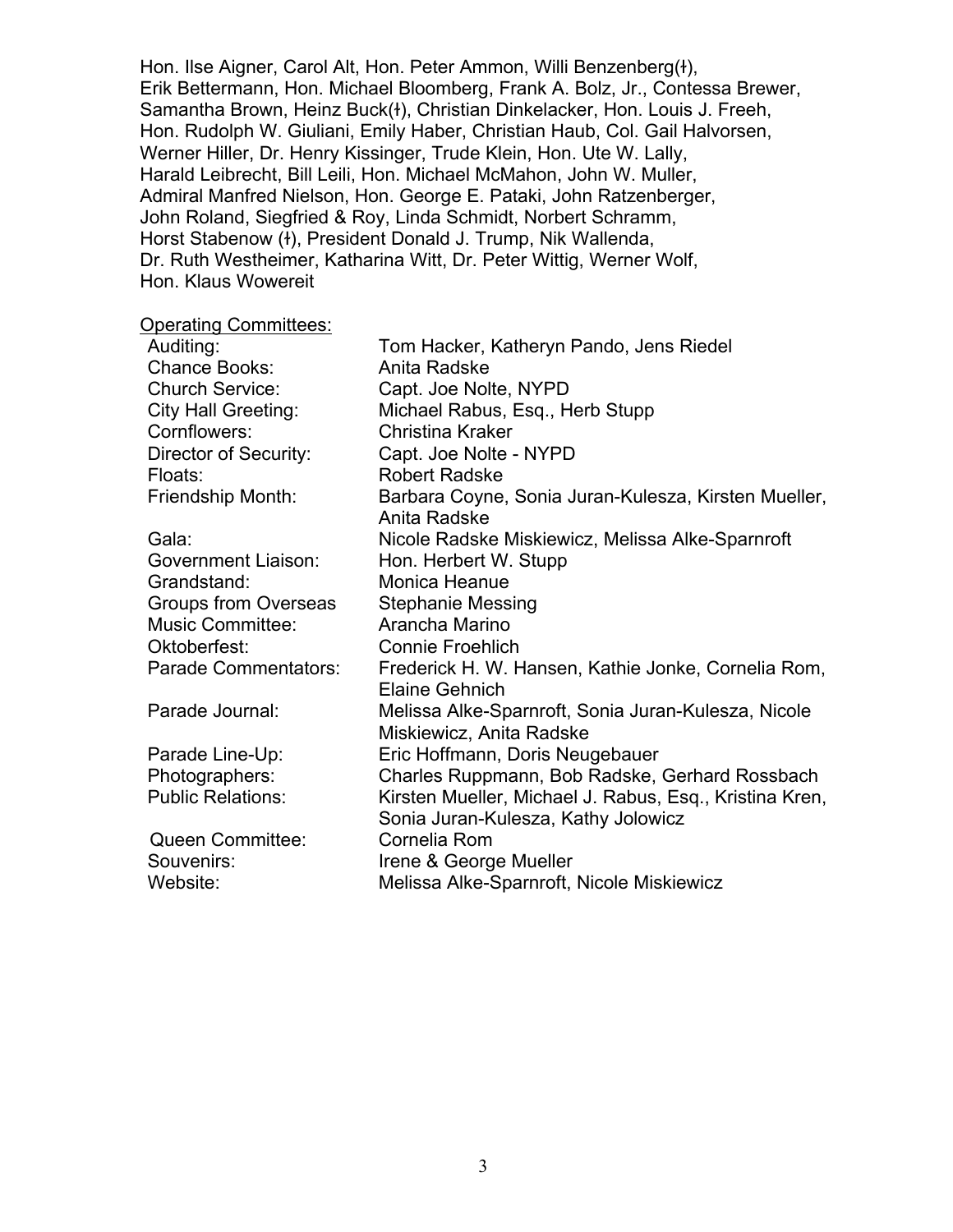Foreign Governments:

Hon. Christoph Heusgen, Ambassador, The Permanent Rep. of Germany to the UN Hon. Günter Sautter , Deputy Ambassador, The Permanent Rep. of Germany to the UN Hon. Dr. Emily Margarethe Haber, Ambassador, Federal Republic of Germany Hon. Ricklef Beutin, Deputy Chief of Mission, Federal Republic of Germany Hon. David Gill, Consul General, German Consulate General New York Hon. Wolfram von Heynitz, Deputy Consul General, German Consulate General NY Hon. Niels von Redeker, Director, Geman Information Center Hon. Helene Steinhaeusl, Consul General of Austria Hon. Giorgio Pompilio, Acting Consul General of Switzerland in New York Hon. Hansjörg Meier, Consul of Switzerland in New York

#### United States Government:

Hon. Charles E. Schumer, US Senator, NY Hon. Kirsten Gillibrand, US Senator, NY Hon. Andrew Garbarino, Member of US Congress Hon. Gregory W. Meeks, Member of US Congress, NY Hon. Nicole Malliotakis, Member of Congress, NY Hon. Carolyn Maloney, Member of Congress, NY (Yorkville) Hon. Lee Zeldin, Member of US Congress Hon. Robert Menendez, US Senator, NJ Hon. Cory Booker, US Senator, NJ

#### State Governments

Hon. Kathy Hochul, Governor, State of New York Hon. Brian Benjamin, Lt. Governor, State of New York Hon. Thomas P. DiNapoli, NY State Comptroller Hon. Letitia James, Attorney General of State of New York Hon. Robert G. Ortt, NY State Senator Majority Leader Hon. Joseph P. Addabbo, Jr., NY State Senator Hon. John Liu, NY State Senator Hon. Ruben Diaz, NY State Senator Hon. Andrew Gounardes, NY State Senator Hon. Liz Krueger, NY State Senator – Yorkville Hon. Andrew Lanza, NY State Senator Hon. Jose Serrano Jr., State Senator Hon. Carl Heastie, NY State Assembly Speaker Hon. Rebecca A. Seabright, Assembly Member – Yorkville

#### New York City Government:

Hon. Bill de Blasio, Mayor of the City of New York Hon. Corey Johnson, Speaker, City Council Hon. Scott M. Stringer, Comptroller, City of New York Hon. Jumaane Williams, Public Advocate, City of New York Hon. Steven Matteo, City Council Minority Leader Hon. Keith Powers, City Council Hon. Benjamin Kallos, City Council Hon. Eric Ulrich, Member, City Council Hon. Robert Holden, City Council Hon. Gale Brewer, Manhattan Borough President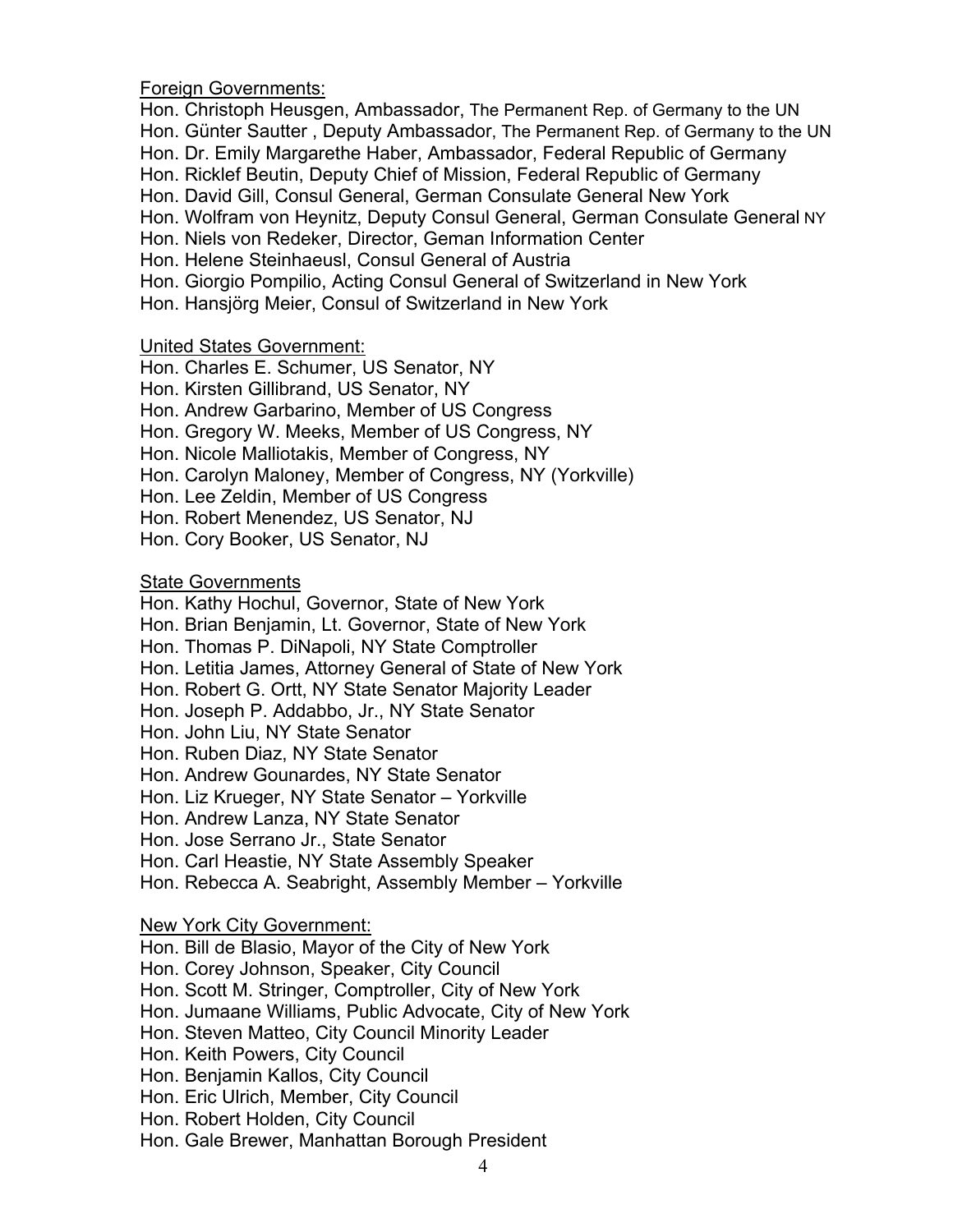Hon. Ruben Diaz Jr., Bronx Borough President Hon. Eric Adams, Brooklyn Borough President Hon. Donovan Richards, Queens Borough President Hon. James Oddo, Staten Island Borough President Hon. Meisha Porter, Chancellor of Dept. of Education of the City of New York Hon. Russell Squire, Chairman of Community Board 8, (Yorkville) Hon. Daniel Nigro, Commissioner, NYC Fire Department Hon. Edward Grayson, Commissioner, NYC Department of Sanitation Hon. Margaret Nelson, Commissioner, NYC Department of Parks Hon. Dermot Shea, Commissioner, NYC Police Department Hon. Benjamin B. Tucker, First Deputy Commissioner, NYC Police Department Chief of Department, Chief Rodney Harrison, NYPD Chief of Patrol, Juanita N. Holmes, NYPD Assistant Chief Philip Rivera, Patrol Borough Manhattan North Assistant Chief Robert W. O'Hare, Patrol Borough Manhattan South Inspector, Melissa Eger, Commanding Officer, 19<sup>th</sup> Precinct

#### **GFO: Bundeswehrkommando USA und Kanada**

US Military Academy German Language Club, West Point, NY Company Commander, Maj. John A. Georg German Club President, Cadet: John H. White

### **FLOAT: Generals von Steuben and Washington at Valley Forge**

(Sponsored by the Steuben Society of America) General von Steuben: Philip Hauck General George Washington: James Conklin *Marching with the float, Units of the Steuben Society of America*

#### **FLOAT: Former Miss German-America - Steuben Parade Queens & Court**

(Sponsored by a Friend of the German-American Steuben Parade)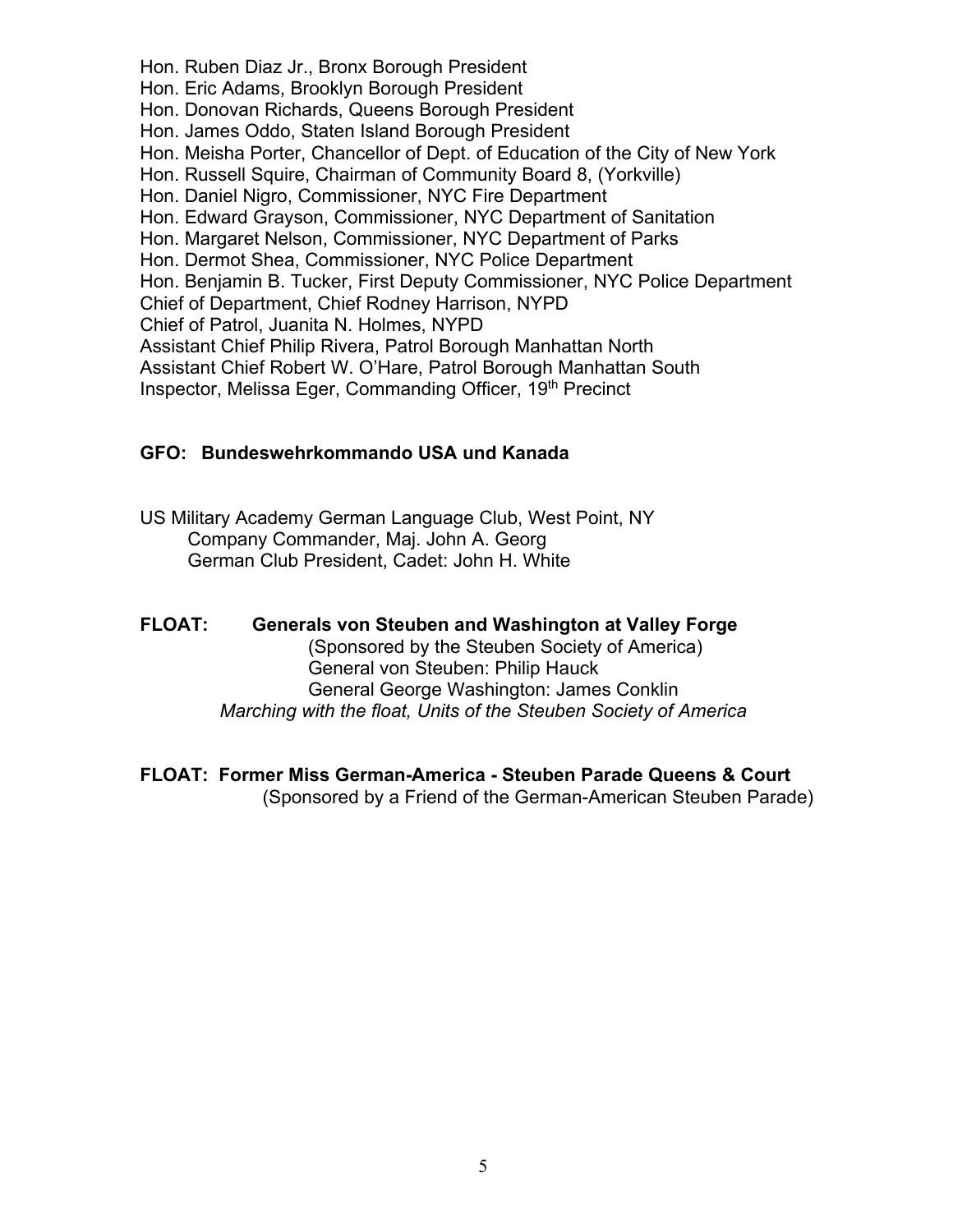#### *Section B:*

Grand Council of Steuben Associations in Civil Service, State of New York

Assembly Area: 67<sup>th</sup> Street, between 5th and Madison Avenues Assembly Time: 11:00 AM

Section Marshall: Michael Schablin

Executive Board: Grand Council of Steuben Associations in Civil Service, State of New York, President, Michael Schablin Executive Board Members, Michael Guzowski

#### **BAND: New York City Police Dept. Marching Band CO Sgt. Kevin Heavey / Band Master Det. Amy Page**

Steuben Association Suffolk County Police President, & Grand Council Executive Board Member, Jennifer Smith

#### **BAND: Suffolk County Police Dept. Pipe and Drum Band**

U.S. Customs & Border Protection New York Field Office Ceremonial Honor Guard Steuben Association U.S. Customs & Border Protection President, & Grand Council Executive Board Member, Jane Manne-Cordero

Steuben Association Fire Department, City of New York President, & Grand Council Executive Officer, John Louthan

#### **FDNY Fire Truck**

 Steuben Association of Port Authority Police of NY & NJ, President, Det. Kevin Hockbrueckner

Police Steuben Association of Nassau County President, Scott Amberman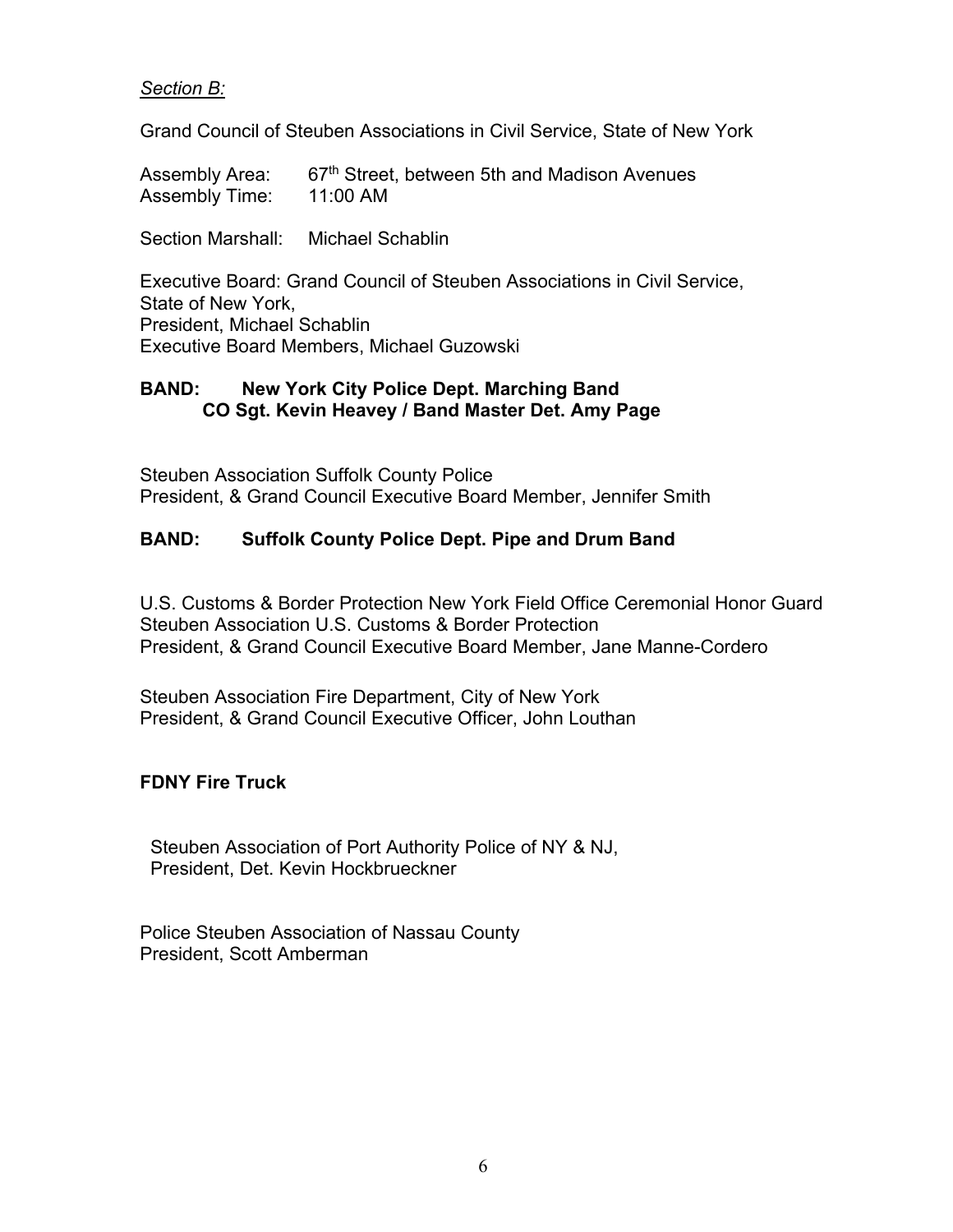## **SECOND DIVISION**

Plattduetsche Division

Assembly Area: 67th Street, between Madison and Park Avenues Assembly Time: 11:00 AM<br>Division Marshal: Elke Ruge Elke Rugen / Thomas Zwiener

#### *Section A*

Plattduetsche Volksfest Vereen von Brooklyn and Vicinity Flags and Banners and Streamers President, Hans Siewertsen First Vice President, Ingrid Gartner Second Vice President, Jane Mann Officers & Honorary Presidents

Carrying the PVC Banner:

2019 PVV Queen Victoria Bruchhauser 2017 PVV Queen Amanda Bruchhauser 2015 PVV Princess Serafina Bruchhauser

> Associated Clubs: Die Norddeutschen Brüder u. Schwester, President, Kord Fick German-American Cultural Council, President Michael Rabus, Esq. Ottendorfer Buelkauer Club, President, Herman Reinius

#### **FLOAT: Hoffbrau – Bierhaus NYC**

Foehrer und Amrumer K.-U. Verein, President, Hans Siewertsen New York Hota Soccer Club 1922 Inc., President, Dieter Emmerling, Donato Cellucci

Garden City High School and Middle School, NY, Susanne Rupes

Brooklyn Schützenkorps, Captain, Ed Nusser Brooklyn Schützen Damen, President, Betty Schmale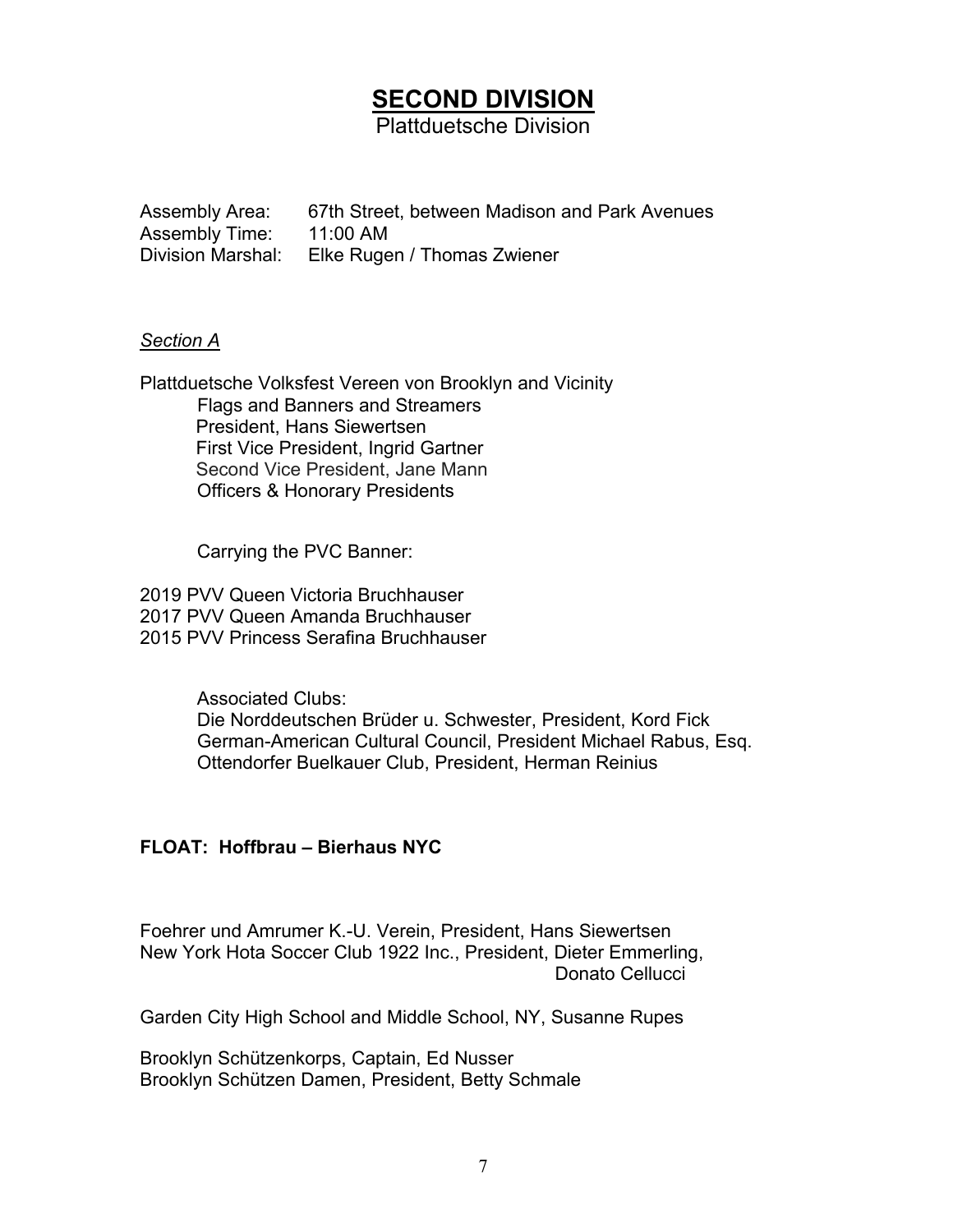#### **FLOAT: Plattduetsche Retirement Home and Gazebo**

 (Sponsored by Plattduetsche Retirement Home, Franklin Square, NY) On the float Plattduetsche Home: Officers, Directors and Ladies Society President, Joe Neubauer Vice President, Peter Unfried President Ladies Society, Caroline Ober

#### *Section B:*

Plattduetsche Volksfest Vereen of New York and New Jersey

Flags and Banners

President, Shereelynn Koehler

New York Schuetzen Corps, Hauptmann, Jeremiah Koehler

New York Schuetzen Ladies Auxiliary, President, Shereelynn Koehler

**FLOAT: Plattduetsche Volksfest-Vereen of NY/NJ** Sponsored by PVV New York & New Jersey Chairlady: Shereelynn Koehler

Zion German Evangelical Lutheran Church, Brooklyn Heights, NY President, Frederick Hansen, Pastor, Klaus Dieter Gress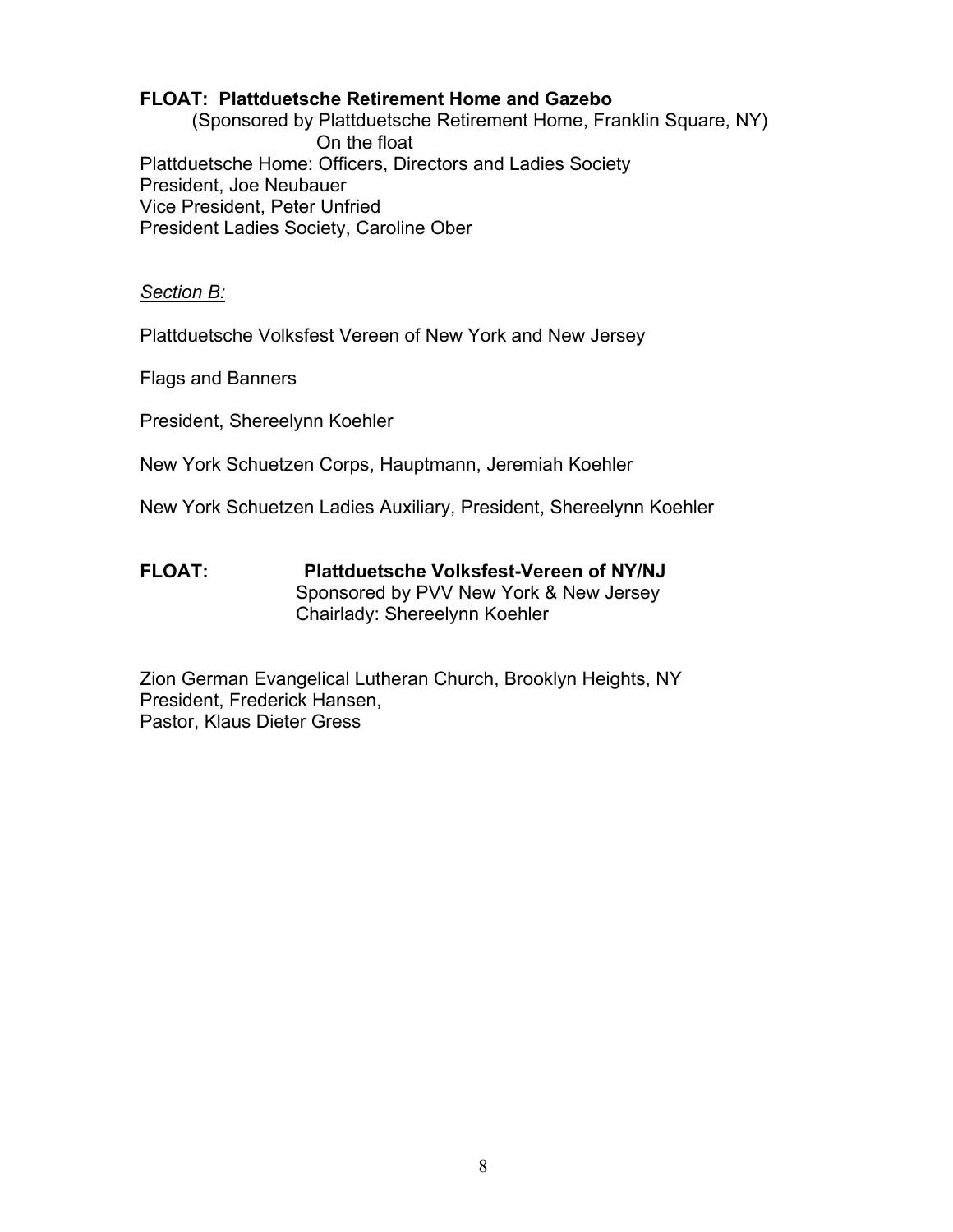## **THIRD DIVISION**

#### Westchester County/New York State Division

Assembly Area: 68<sup>th</sup> Street, between 5<sup>th</sup> and Madison Avenues Assembly Time: 11:15 AM Division Marshals: Christina Kraker

#### *Section A:*

German American Societies of Westchester County American and German Flags and Society Banner President, First Vice President, Ernst Endrich

German Dog Group, The Doberman Gang of NYC, Christine MacNeill

German American Social Club of Peekskill, President, A. Gerald Schramek

Mahopac High School German Club, Teacher, Katrina Bauerlein Club President,

American Turners of New York, President, Richard Liescheidt Long Island Turners, President, Jim Goetz

#### **FLOAT: American Turners of New York** (Sponsored by American Turners of New York)

Kenmore East German Club – Town of Tonawanda, UFSD, Peggy Lucero German Club, Niskayuna High School, President, Joseph Carosella

**CAR: Volkswagen "***The Thing***" 1974 (Type 181) - Driven by Sonja Zwemer Castle**

- **CAR: Trabant (***Trabi***) 1984 – A car produced in the former East Germany** Driven by, Alexander & Nikolas Burzynski
- **CAR: West German 1985 Audi Coupe GT** Driven by, Andy Burzynski
- **CAR: Trabant 1981 –** Driven by, Luke Vancreaynest

#### **BAND: Newark Symphony Band**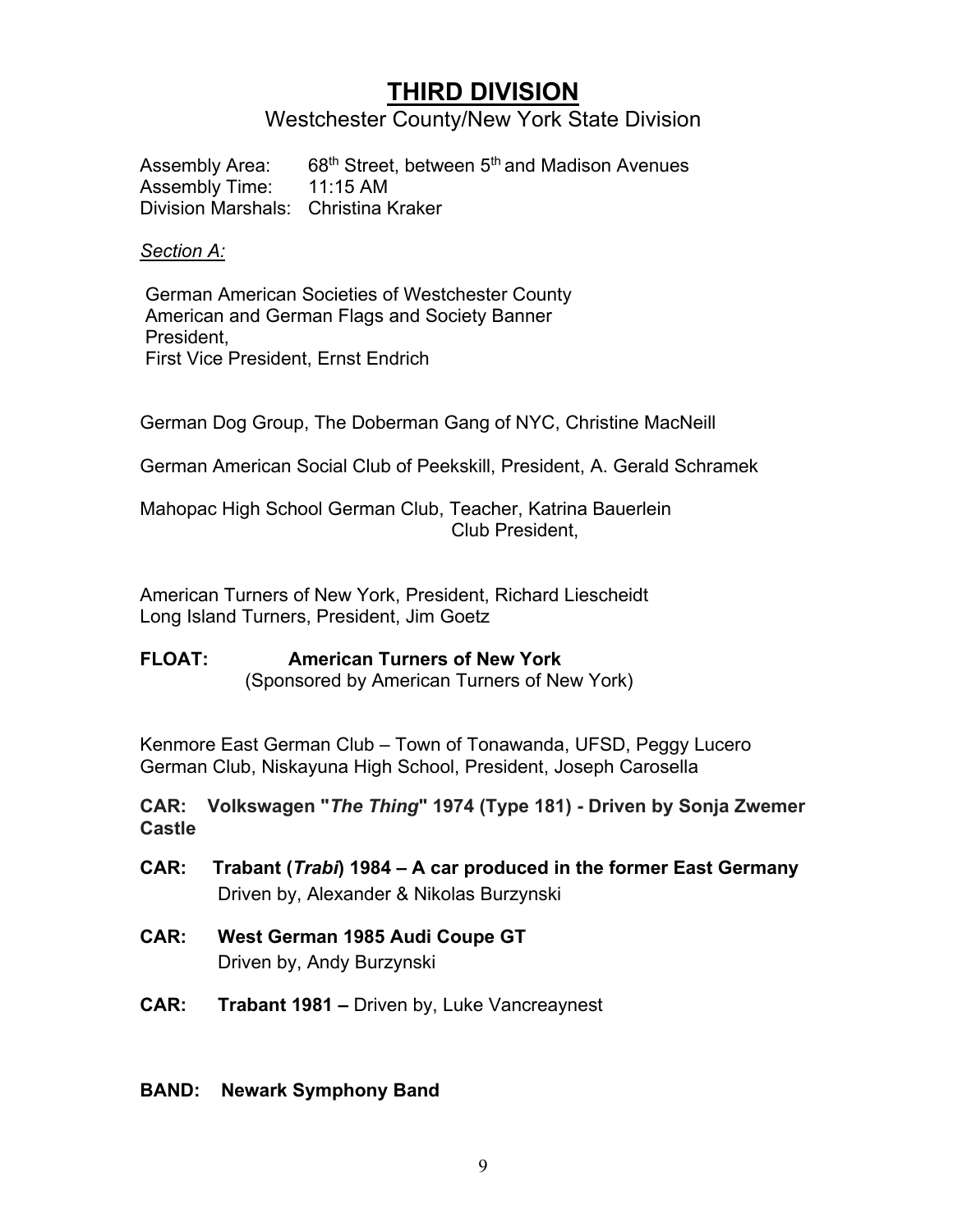## **FOURTH DIVISION**

Gottscheer Division

Assembly Area: 68<sup>th</sup> Street between 5<sup>th</sup> and Madison Avenues Assembly Time: 11:15 AM Division Marshal: Dorothy Ann Neubauer

National Colors and Streamers President, Sonia Juran Kulesza Vice President, Trudy Max Mordhorst Second Vice President, Elfriede Hoefferle

#### Associated Clubs:

 Gottscheer Relief Association, Inc., President, Sonia Juran Kulesza Gottscheer Männerchor, President, Thomas Stalzer Gottscheer Vereinigung, President, Robert Hoefferle

 Gottscheer Bowling Club, President, David Koehler Deutsch Gottscheer Gesangsverein, President, Trudy Max Mordhorst Gottscheer Kranken Unterstützungsverein, Inc., President, Fred Hoefferle Gottscheer Rod & Gun Club, President, Joseph Morscher Gottscheer Central Holding Corp., President, Joseph Morscher Blau Weiss Gottschee Soccer Club., Representative, Walter Schemitsch Gottscheer Zeitung, Representative, Anita Radske Gottscheer Memorial Chapel, Inc., Representative, Elfriede Hoefferle

Die Erste Gottscheer Tanzgruppe, President, Dorothy Neubauer

#### **CAR: Cabriolet**

Friends and Family of the Greater New York Gottscheer Community

#### **FLOAT: Discover Germany**

#### **CARS: Long Island Volkswagen Club** – Don Holm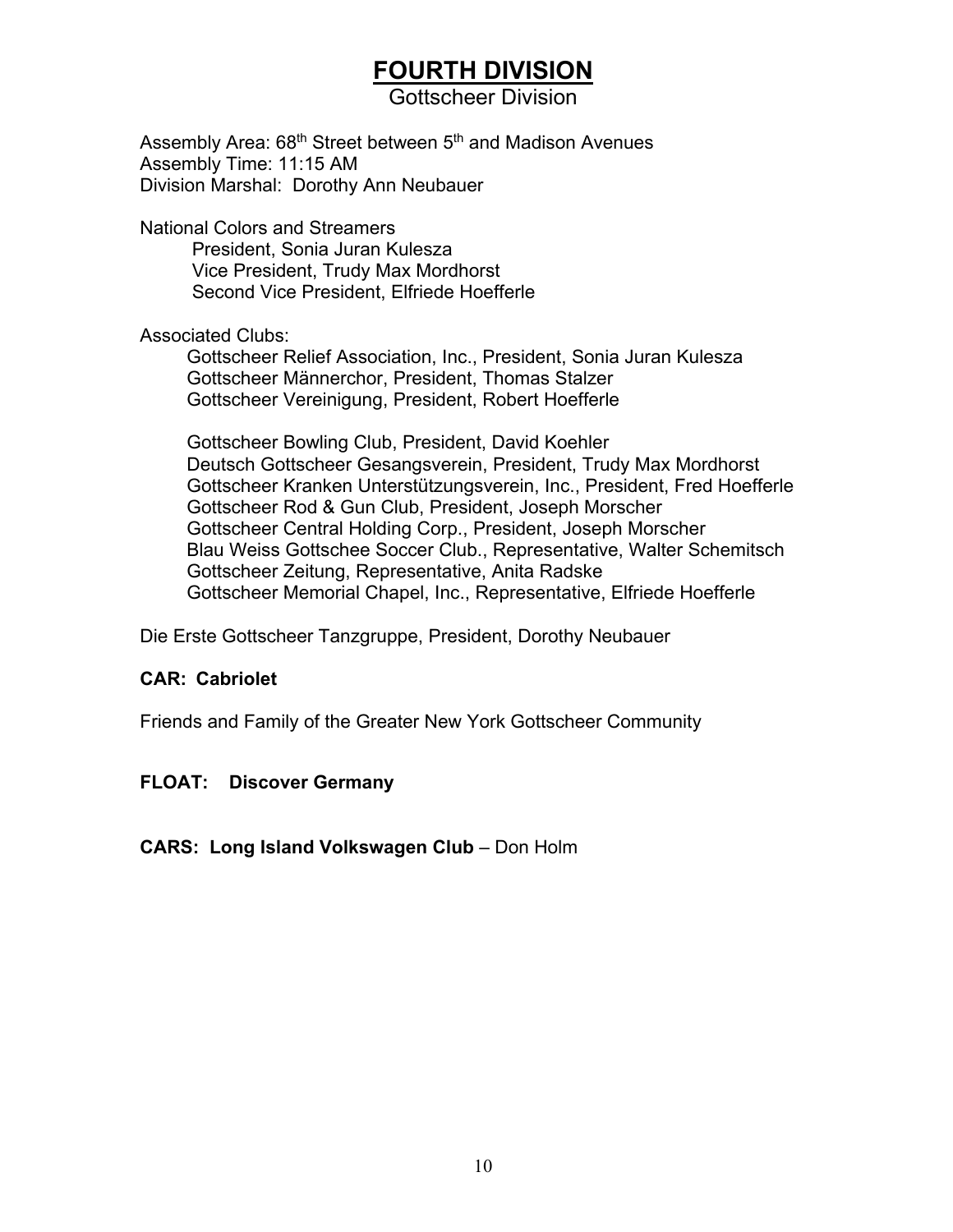## **FIFTH DIVISION**

New Jersey Division

Assembly Area: 68th Street between Madison and Park Avenues Assembly Time: 11:15 AM Division Marshal: Jens Riedel

#### *Section A:*

New Jersey Banner German-American Steuben Parade Committee of New Jersey President, Jens Riedel Executive Secretary, Christa Wimmer Recording Secretary, Warren Crawford, Jr. Treasurer, Gerda Riedel Trustees: Paul Senger, Gisela Lewis, Eric Zabel Honorary President, Albrecht Maier Honorary Chairman, Arnold Lange

#### *Section B*

Deutscher Club of Clark, NJ, President, Eric Zabel Damenabteilung President, Sigrid Pagano

Miss Deutscher Club of Clark: Ginger Juzefyk

Saengerchor Newark, Clark, NJ, Radfahrergruppe

The Turnverein of Carlstadt, President: Linda Kuprat Carlstadt Mixed Chorus, President: Ingeborg Wendler Carlstadt Active Turners, President: Carole Schmidt

Swim and Sport Club, Flanders, NJ, President, Diane Blau

#### **FLOAT: WIR LERNEN DEUTSCH**

(Sponsored by the German-American Steuben Parade Committee of NJ)

German Language School of Princeton, Mercer County, NJ

German Language School of Holmdel and Rumson, Monmouth County, NJ President, Heiko Roessle Principal, Michaela Greco Managing Director, Dorothea Drew

German Language School of Morris County, NJ Principal, Michaela Greco

North Hunterdon High School, Annandale, NJ Advisor, Mark Kotulich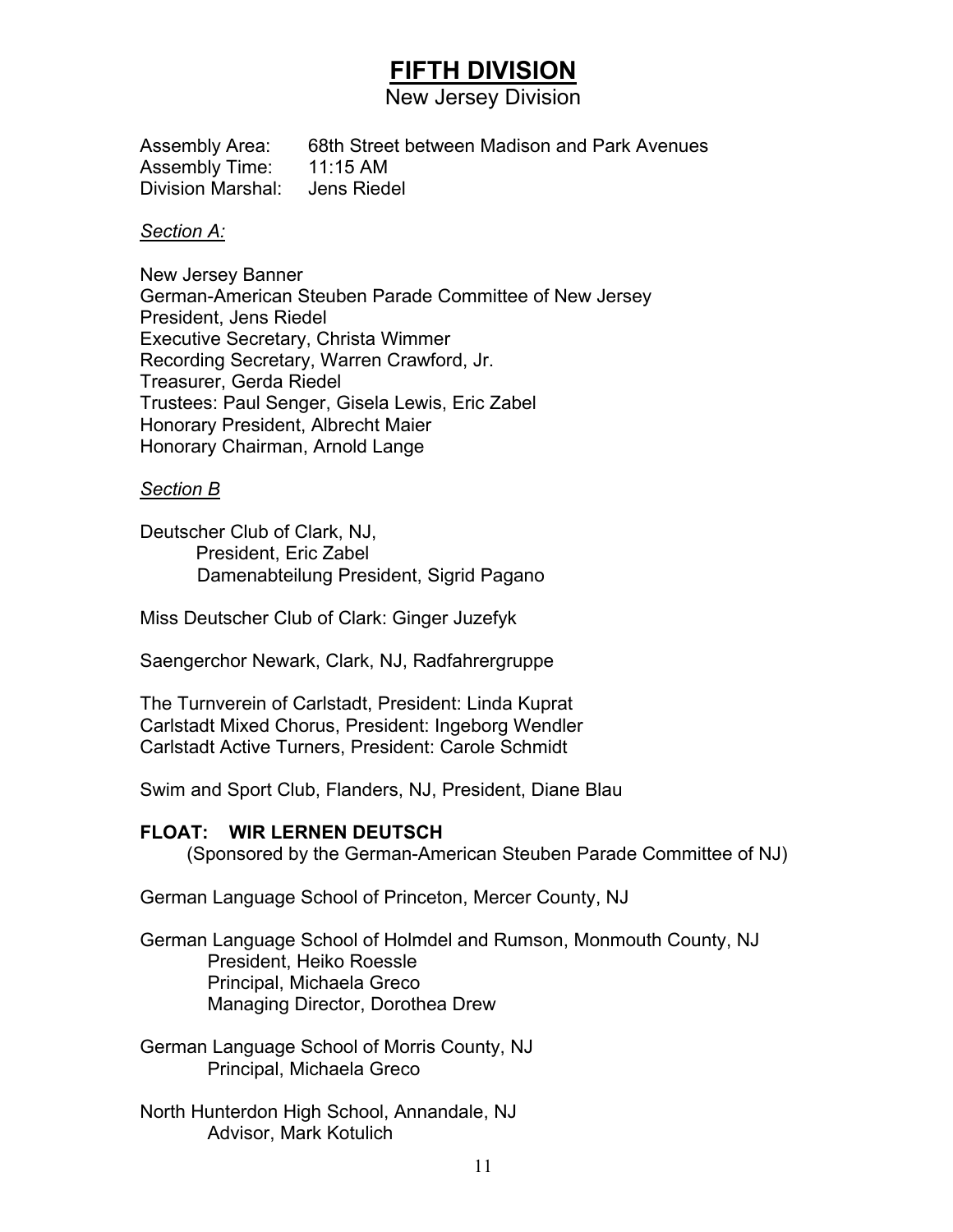Hunterdon Central High School, Flemington, NJ Advisor, T. Michael Fario

Drew University German Club, Madison, NJ Advisor, Prof. Joshua Kavaloski

German Language School of Westwood, NJ President, Thomas Kreibich Principal, Christine Gehres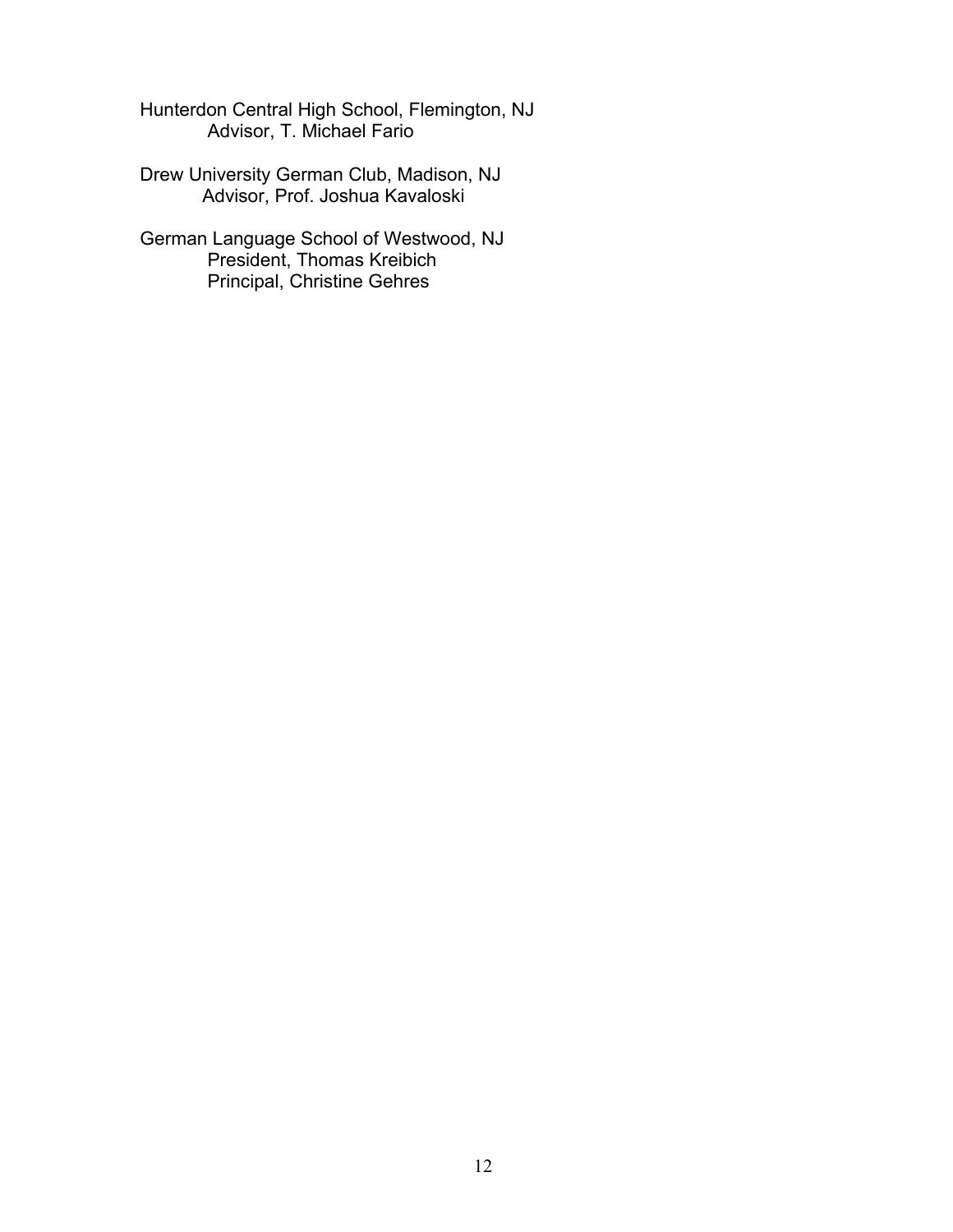## **SIXTH DIVISION**

Karneval Division

Assembly Area:  $70$ th Street, between 5<sup>th</sup> and Madison Avenues<br>Assembly Time:  $11:15$  AM Assembly Time: 11:15 AM<br>Division Marshal: Barbara Hoeltz Division Marshal:

Kőlsche Funke rut-wieß New York 1961

#### **FLOAT: Kölsche Funke New York – Agrippina Colonia & Dreigestirn Float**

(Dreigestirn on the float includes) President, Peter Jürgen Holle Vorsitzender, Perry Kummer (Sponsored by Forest Pork Stores, NY)

**Aqua String Band, Mummers Philadelphia**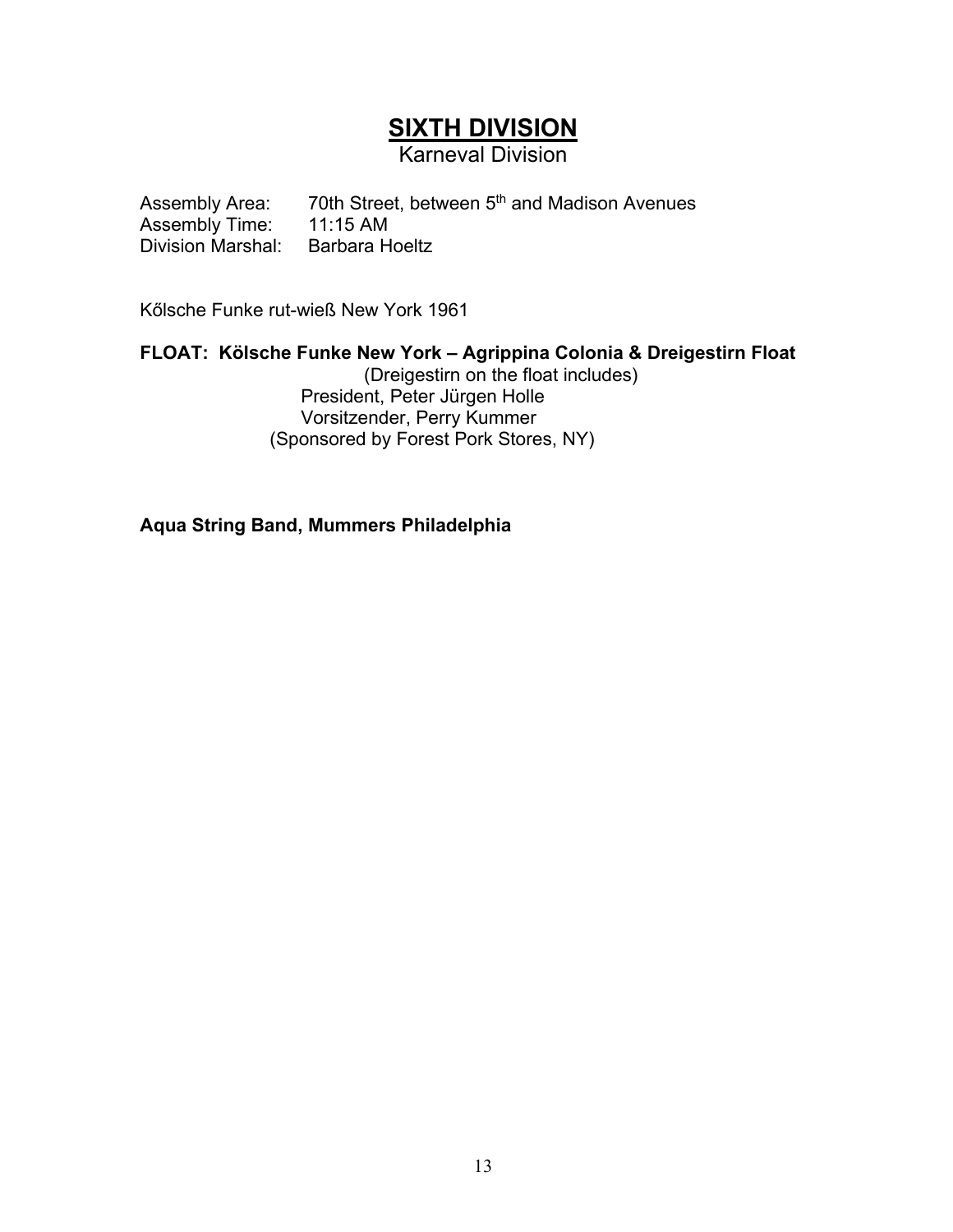## **SEVENTH DIVISION**

Continental Division

Assembly Area:  $70^{th}$  Street, between  $5^{th}$  and Madison Avenues Assembly Time:  $11:30$  AM Assembly Time:<br>Division Marshal: Stephanie Messing

Philadelphia German-American Steuben Parade Committee President, Werner Fricker, Jr. Vice-President, Jim Schwartz Queen Committee Chairperson, Susan Hartmann

#### **FLOAT: Teaching German to Children – Building Culture** (Sponsored by the German School of Connecticut)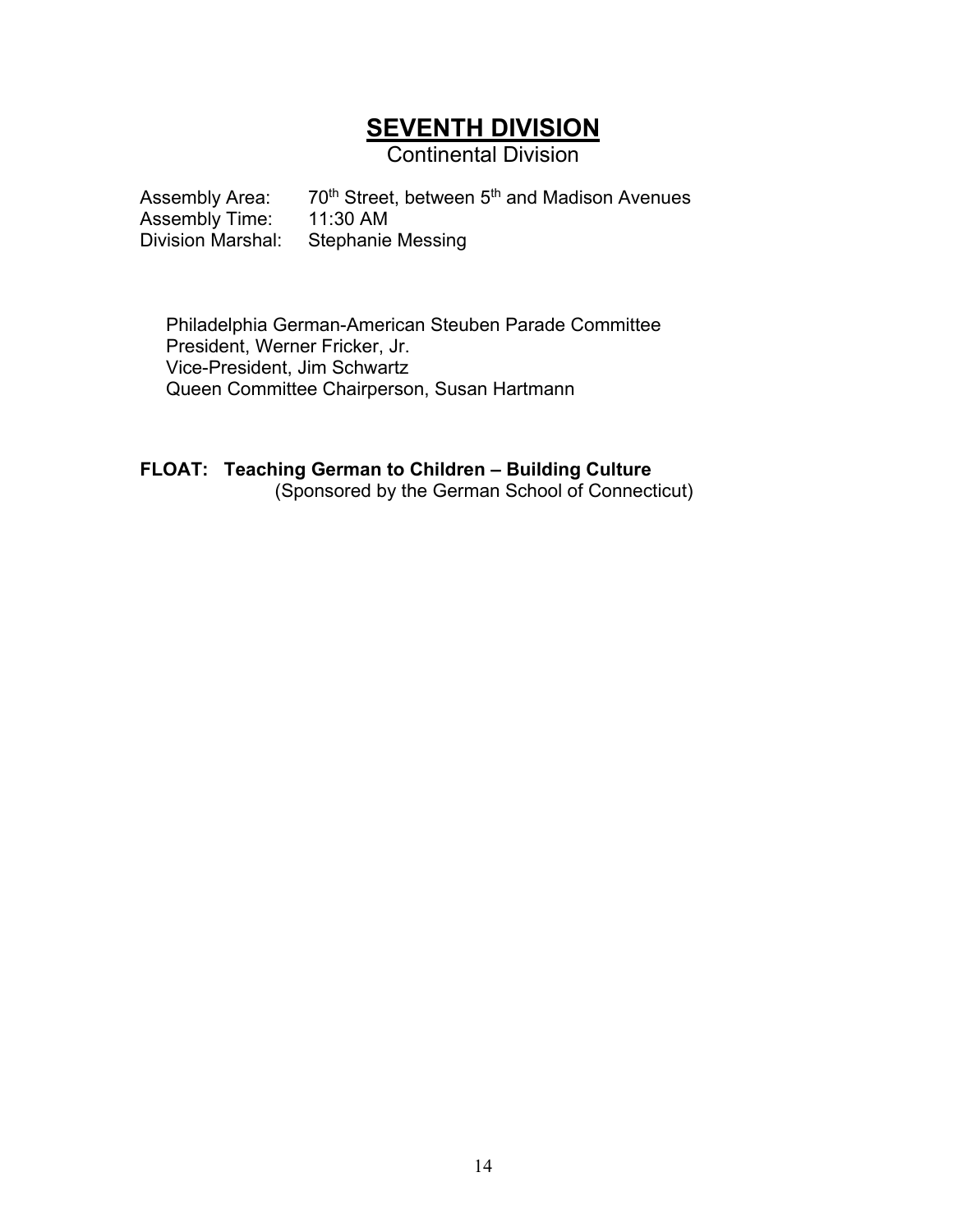## **EIGHTH DIVISION**

Bavarian Division

Assembly Area: 70<sup>th</sup> Street, between 5<sup>th</sup> and Madison Avenues Assembly Time: 11:30 AM<br>Division Marshal: Bobby Ede Bobby Edelman

Flags and Banners

#### *Section A:*

United Bavarians of Greater New York and New Jersey President, Jim Grieco, Vice President, Gloria Mayer McSweeney

Flags and Banners

#### **FLOAT: Reichenbach/Spaten**

Bavarian Club Edelweiss of Westchester, President, Margaret Mezic

Schuhplattler Verein, Gemütlichen Enzianer, President, Robert Edelman

Schuhplattler Verein, Bayern Verein Newark, President, Walter Kraft

Schuhplattler Verein, Edelweiss Passaic, President, Michael Wolz

Schuhplattler Verein, Original Enzian, President, Ferdinand Huber

K.U.V. First Burgenländer of Austria SC, New York, President, Peter Drauch

**CAR: Miss Burgenland 2020 – Emily Neubauer** Riding in a 1987 MB convertible Driven By Vincent Milo

Nürnberger Bierhaus, Staten Island, NY, Proprietor, Bob Kelly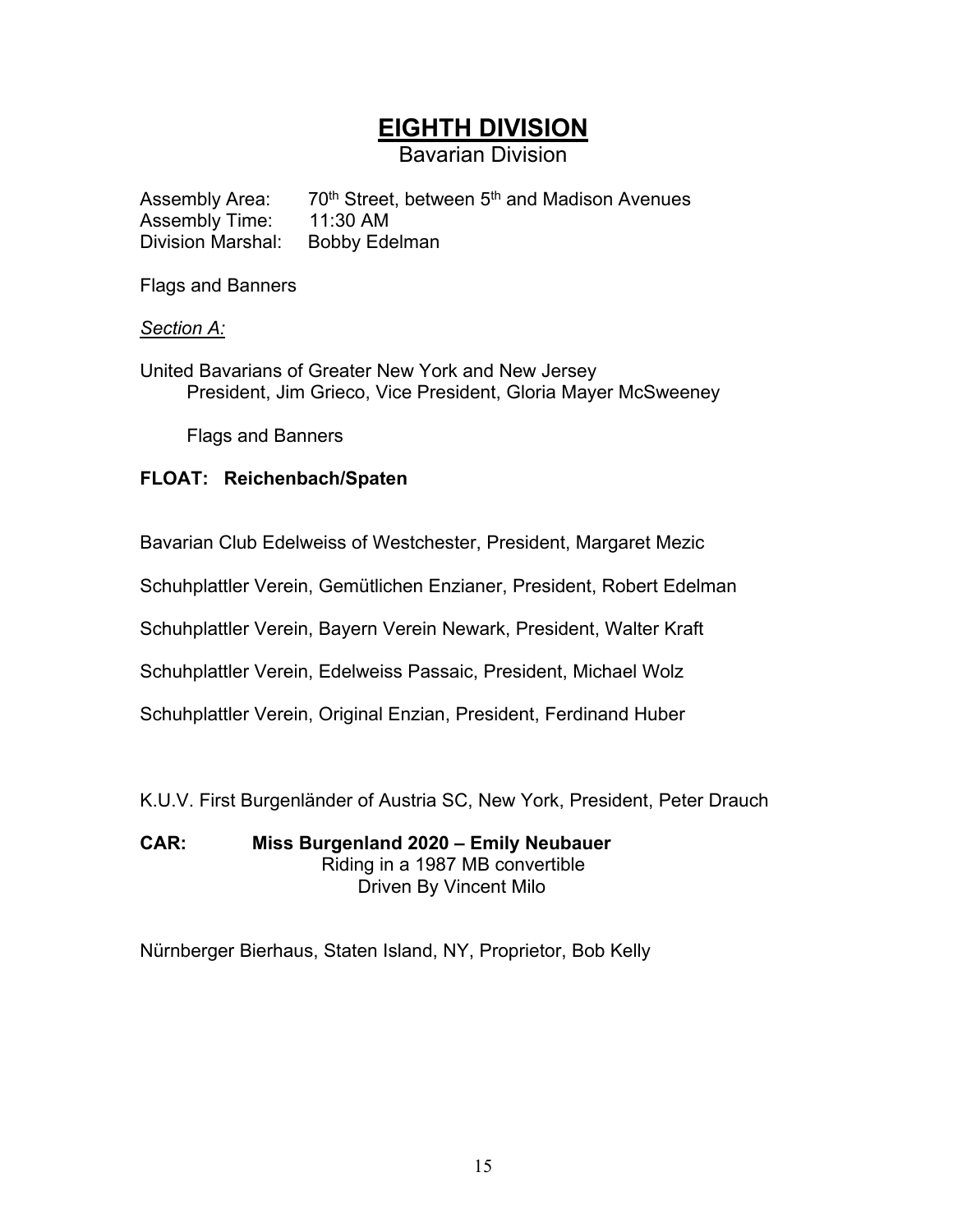## **NINTH DIVISION**

Metropolitan Division

Assembly Area: 70<sup>th</sup> Street, between Madison and Park Avenues Assembly Time: 11:30 AM Division Marshals: Kathy Jolowicz / Katrina Dengler

#### *Section A*

The German Language Learning Club, President, Kathryn A. Jolowicz

L'union Alsacienne (Elsaesser Union) – President, Xavier Ritsch

#### **Band: Prime Time Brass**

#### *Section B:*

Kolping Societies – National President, Lisa Brinkman New York President, Gerhard Schmitt New York Vice President, Katrina Dengler Brooklyn President, William Conte International Praeses, Msgr. Ottmar Dillenburg National Praeses, Fr. Richard Bretone Brooklyn Praesis, Fr. Christopher Heanue

#### *Section C:*

Ninth Manhattan Masonic District and Associate Lodges Coordinator: Peter Umfried Grand Master, William M. Sardone District Deputy Grand Master, Don Gorham Grand sword Bearer, Jann Weinrich President of the German Masonic Charitable Foundation, Eric Jacobs President of the Past Masters Association, Carl Stievski

#### **FLOAT: Masonic Home – Faith – Hope - Charity**

(Sponsored by the German Masonic Charitable Foundation)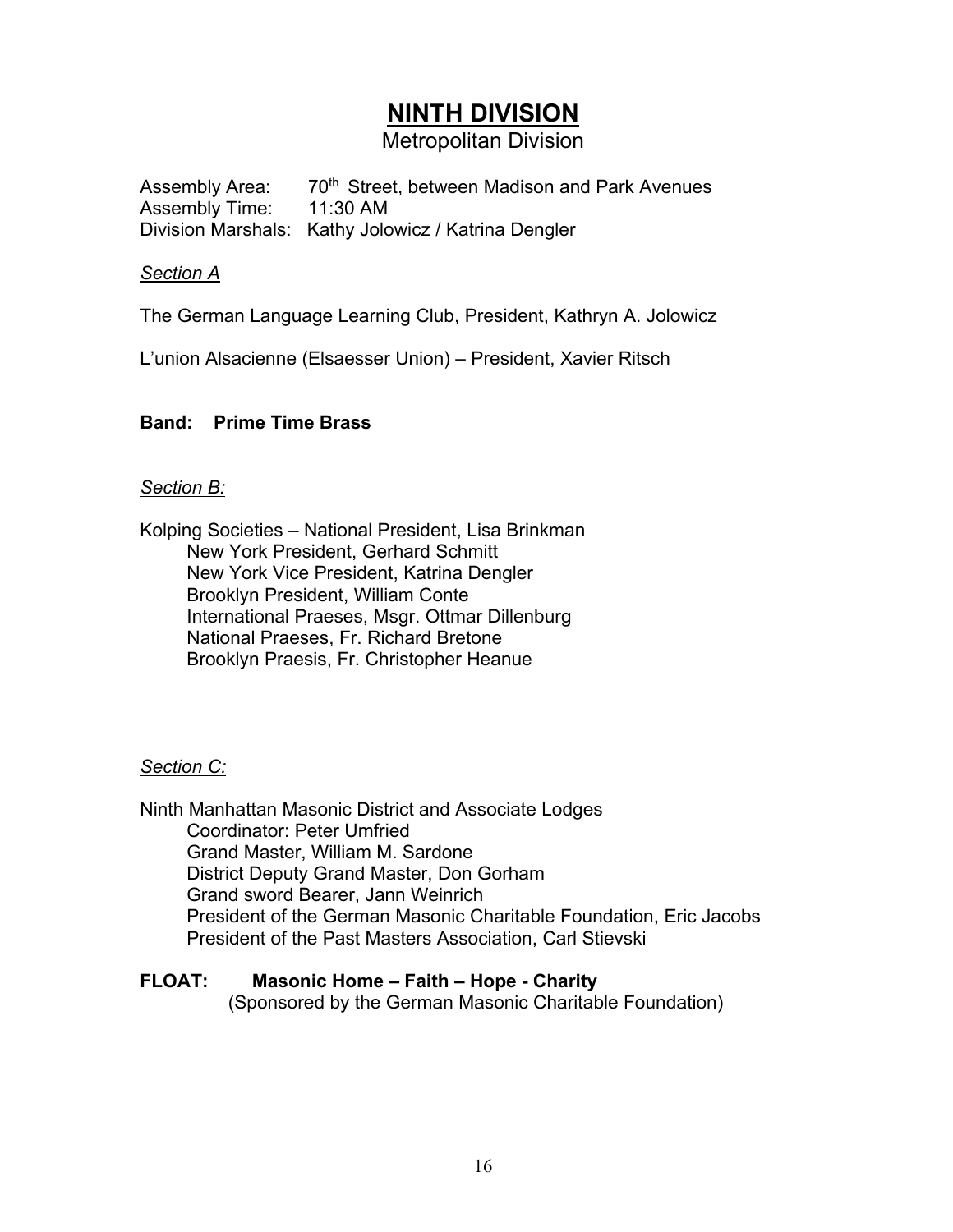#### *Section D*:

Deutscher Wanderverein of New York and New Jersey President, Brian Kassenbrock

Rella's Spielhaus – New York City, Founder & Director, Barbara Rellsteb,

Franz's Stammtisch, President, Bill McCoy

Sons of Veterans of the Civil War – Oliver Tilden Camp #26 PDC Commander, George J. Weinmann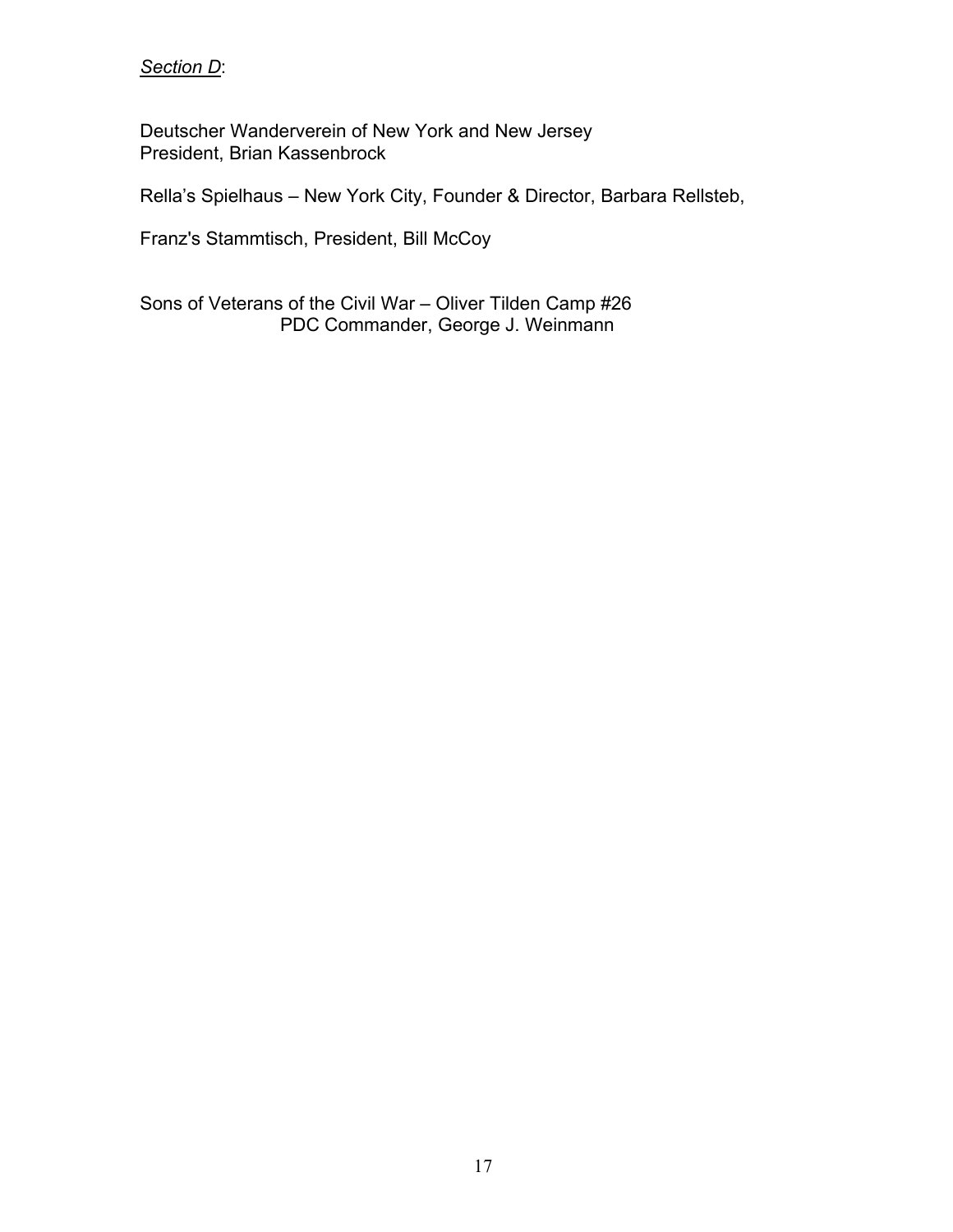## **PARADE FINALE**

Parade Officials, Reviewing Party, Honored guests will be requested to assemble at reviewing stand after the Ninth Division.

The band will precede Guests and Officials up Fifth Avenue to 86th Street.

Sincere thanks to:

- the New York City Fire Department including their Emergency Medical Service
- the Department of Parks and Recreation and New York City Sanitation Department for their outstanding cooperation
- to all our committee members for their many hours of hard work
- the many Guests from throughout the USA and Europe
- the New York City Police Department for their generous and courteous assistance

Last, but not least, a hearty Thank You to our many Benefactors and Contributors. Without your generous help this Parade would not have been possible.

> Watch the Parade on the Live Stream on our Website You can watch it anytime and anywhere.

> > [WWW.GERMANPARADENYC.ORG](http://www.germanparadenyc.org/)

## **Auf Wiedersehen until September 17, 2022**